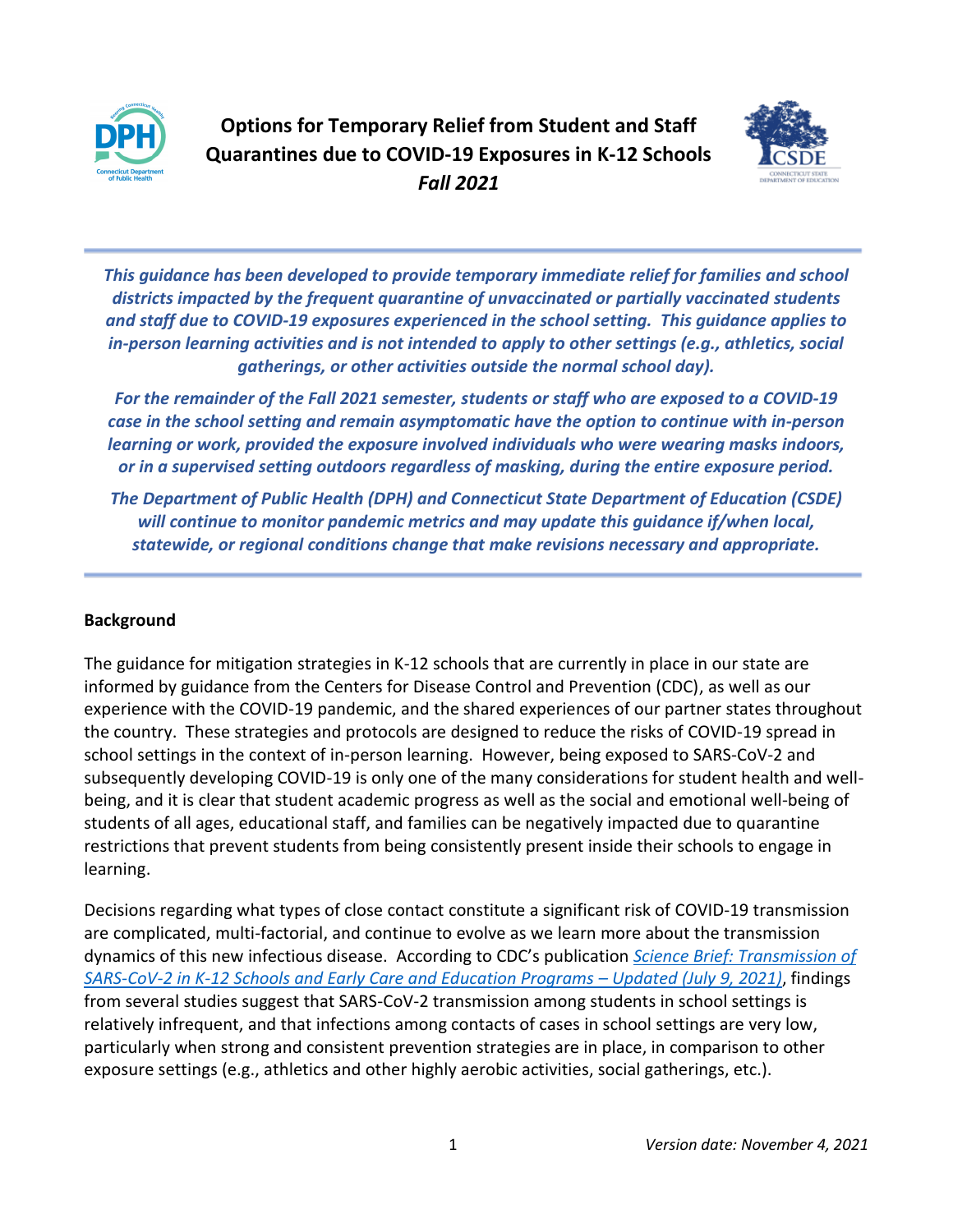As COVID-19 vaccines for younger school-aged children are distributed over the coming weeks, we anticipate that COVID-19 transmission dynamics in school settings and in communities across our state will continue to improve, assuming uptake of vaccination in this age group is significant. However, the DPH and CSDE are sensitive to the needs of school districts and families having to navigate the repeated quarantine of large numbers of students due to close contact with a COVID-19 case in the school setting and have been in constant communication over the past weeks to develop a plan to offer relief.

Several states have begun planning and piloting plans for various forms of a "Test and Stay" model that would allow students exposed to a COVID-19 case in the school setting to continue in-person learning with serial SARS-CoV-2 testing in cadences ranging from twice per week to daily during what would normally be their quarantine period. Although CDC has indicated that several of the "Test and Stay" protocols currently underway in states have the potential to reduce risk while allowing continued inperson learning, at this point there is not enough data to support the wide adoption of any of the various "Test and Stay" models. It is clear in most states piloting "Test and Stay" initiatives that these programs are very labor intensive and can represent a significant resource drain on school districts. In addition, to the extent these protocols include on-site testing of students, the need for Clinical Laboratory Improvement Amendment (CLIA) waivers, the scaling of the protocols to meet the needs of each school in a district, and the current strain on the testing supply chain means that implementation of a process like this on a broad scale in our state would not provide immediate relief to school districts and families, and is not likely to outpace the availability and distribution of vaccines to the remainder of the school-age population in the coming weeks and months.

Based on the experiences in Connecticut's K-12 schools with the strict implementation of, and compliance with, effective mitigation strategies, and in combination with our state's current trends in COVID-19 community transmission metrics, the great benefit of continuous in-person learning, and the immediate need for relief from repeated quarantine of students and school staff, DPH and CSDE are providing schools with the option to implement *Screen and Stay* procedures for their K-12 students and staff. Because of the challenges with consistent and correct mask wearing in preschool aged children and the lack of an anticipated vaccine for children less than 5 years old in the near future, DPH, CSDE, and the Connecticut Office of Early Childhood (OEC) agree that *Screen and Stay* **is not appropriate for PreK students or staff**, even if the PreK classroom is located in a school that has opted to implement *Screen and Stay* for other students and staff.

*Screen and Stay* procedures will permit students or staff who would otherwise have to quarantine due to an exposure experienced while in school to choose to continue reporting to school for in-person learning or work provided:

- the exposure occurred inside the school building between masked individuals; or
- the exposure occurred between either masked or unmasked individuals in certain supervised outdoor activities; and
- the student or staff person identified as a close contact remains asymptomatic; and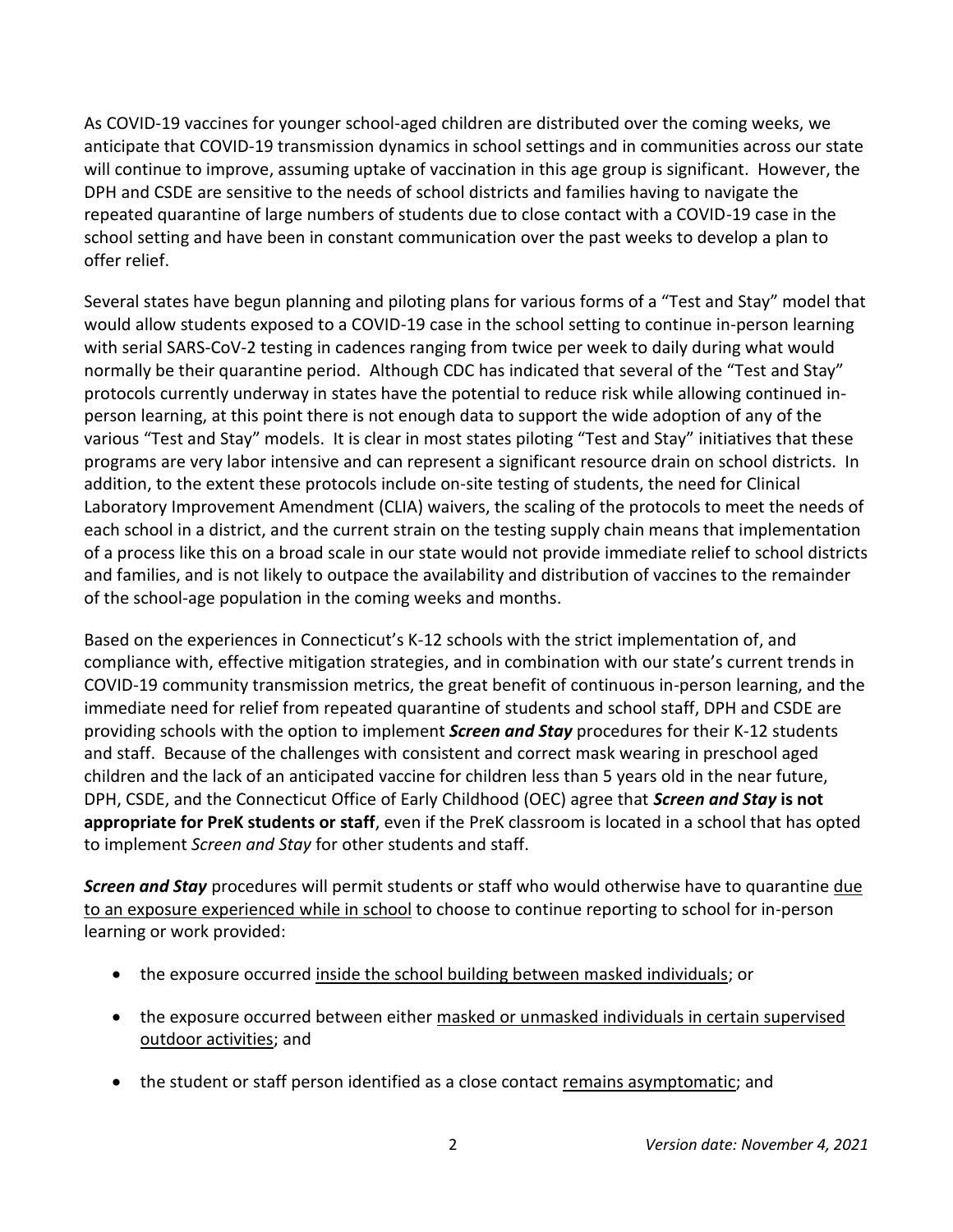• both the school and family can implement selected procedures to further reduce in-school transmission risk.

School districts may choose to implement these procedures in some or all of their schools through the remainder of the Fall 2021 semester unless conditions with in-school or community transmission indicate the need to return to traditional quarantine procedures. As always, school districts should consult with their local health officials and school medical advisors when considering any change in their current operational strategy to discuss the current conditions in their local area related to COVID-19 community transmission, case rates, and COVID-19 vaccine coverage, as well as the experience in their district to date with in-school transmission and quarantines of students and staff. School districts should also be aware that [Project COVID DeteCT](https://portal.ct.gov/Coronavirus/project-covid-detect) is ongoing and available as a great supplement to *Screen and Stay* that can provide an additional layer of risk prevention and help identify students who have COVID-19 but are not experiencing symptoms. In addition, the current [Executive Order](https://portal.ct.gov/-/media/Office-of-the-Governor/Executive-Orders/Lamont-Executive-Orders/Executive-Order-No-13G.pdf) No. 13G mandating vaccination or weekly testing for all individuals working in K-12 schools adds a layer of protection in identifying staff who may have asymptomatic COVID-19.

While DPH and CSDE have agreed that providing this temporary relief from quarantine for certain exposures will be beneficial in the short-term, schools and families should be informed that **vaccination of all eligible students and staff** will continue to be the most important COVID-19 mitigation strategy for schools, families, and their surrounding communities going forward. The higher the vaccination rate in a school population and in the surrounding community, the more likely it is that schools will be able to discontinue the use of some or all mitigation strategies and still maintain a significantly reduced risk of COVID-19 transmission in their school populations. As COVID-19 vaccines roll-out for 5–11-year-old children in the coming days and weeks, DPH and CSDE strongly encourage schools to promote and provide on-site vaccination opportunities for students, staff, and their families, in partnership with DPH, local health departments and other vaccine providers, with the goal of significantly reducing or eliminating COVID-19 cases presenting to schools, and any resulting student or staff quarantines based on vaccination status, as the Spring 2022 semester progresses. DPH and CSDE are coordinating with school leaders to facilitate vaccine clinics for students ages 5-11 at this time.

## *Screen and Stay* **Option for Schools**

CDC continues to define a "close contact" that would necessitate quarantine as spending at least 15 minutes of time (cumulatively during a 24-hour period) within 6 feet of a COVID-19 case during their infectious period. School administrators should be reminded that **maintaining appropriate distance between individuals during any unmasked periods of time (e.g., snack times, cafeterias, mask breaks, etc.), continues to be the most effective strategy to eliminate the need to quarantine students** as close contacts.

**Fully vaccinated students or staff** (i.e., individuals who are 2 weeks beyond their final dose of COVID-19 vaccine) **do not need to quarantine from in-person learning, athletics, or other activities** after contact with a COVID-19 case, regardless of the duration or distance of that contact, as long as they do not have any symptoms of COVID-19 in the 14 days after their last exposure to a COVID-19 case. CDC recommends that these individuals get tested for COVID-19 between 5-7 days after exposure and wear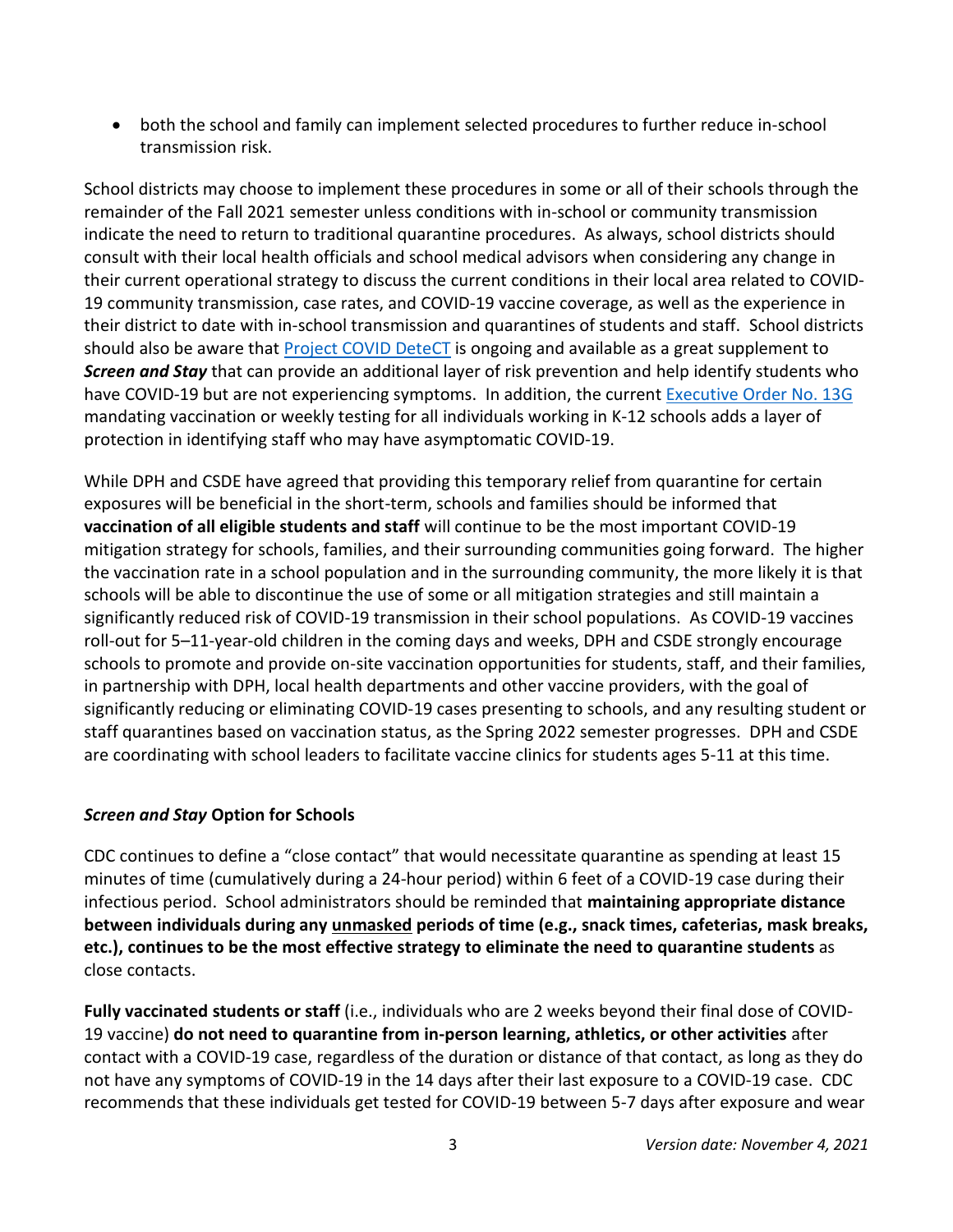a mask while around others indoors until they receive a negative test result or for 14 days without a test.

If an individual experiences any symptoms associated with COVID-19 within 14 days after close contact with a known COVID-19 case, it is more likely that the symptoms are in fact associated with COVID-19. Regardless of vaccination status, students or staff identified as close contacts should be reminded to **continue to monitor themselves for any COVID-19 symptoms for a full 14 days** after their last exposure and not to report for work or in-person learning, or any other in-person school events, if they experience any related symptoms at any time during the full 14-day period following their last exposure. Schools should direct all students and staff who are experiencing symptoms that could be associated with COVID-19 to follow the procedures outlined in [Addendum 5](https://portal.ct.gov/-/media/SDE/COVID-19/Addendum-5-Interim-Guidance-for-Responding-to-COVID-19-Scenarios-in-CT-School-Districts.pdf) of the *Adapt, Advance, Achieve* publication.

Currently, CDC indicates the following symptoms as being potentially associated with COVID-19 infection:

- Fever (100.4 or higher) or chills
- Cough
- Shortness of breath or difficulty breathing
- Fatigue
- Muscle or body aches
- New loss of taste or smell
- Sore throat
- Congestion or runny nose
- Nausea or vomiting
- Diarrhea

• Headache

Although allowed to continue in-person learning activities, **unvaccinated or partially vaccinated students and staff** in the *Screen and Stay* protocol should **follow normal quarantine procedures related to interscholastic or other athletic activities, other extracurricular activities, and any other activities** that involve the potential for close contact with individuals outside of the household and that occur outside of the normal school day. Students participating in the *Screen and Stay* protocol should also refrain from (and be provided with alternatives to) in-school activities with other students that may actively generate increased amounts of aerosol-sized respiratory droplets, including but not limited to singing, wind instrument playing, giving speeches, or highly aerobic Physical Education activities for the 14 calendar days that they are in the *Screen and Stay* protocol.

## Close contact considerations for unvaccinated or partially vaccinated students and staff

School districts choosing to operationalize a *Screen and Stay* strategy in their schools can allow **students or staff who are unvaccinated or partially vaccinated** (i.e., individuals who have begun their COVID-19 vaccination series but are not yet 2 weeks beyond their final dose) and would otherwise have to quarantine due to a close contact with a known COVID-19 case (see [Addendum 5\)](https://portal.ct.gov/-/media/SDE/COVID-19/Addendum-5-Interim-Guidance-for-Responding-to-COVID-19-Scenarios-in-CT-School-Districts.pdf) to continue reporting to school for in-person learning or work provided the **only contact** with any COVID-19 case was either: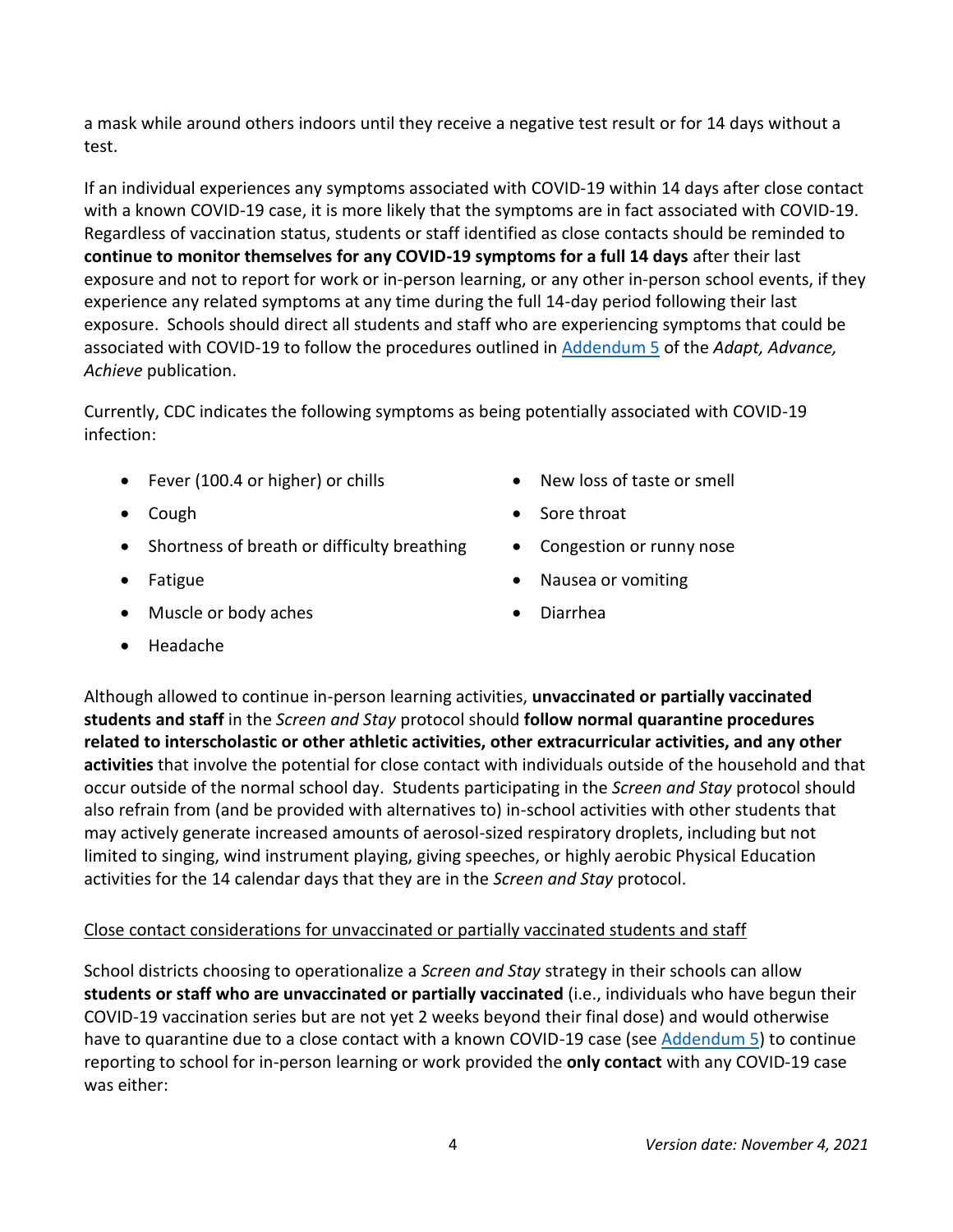- **inside the school building** during the regular school day (provided both the case and contact were **consistently and correctly masked** during the entirety of the exposure) regardless of duration or distancing, or
- **on a school bus** or other school provided transportation (provided the case and contact were **consistently and correctly masked** during the entirety of the exposure) regardless of duration or distancing, or
- **outdoors** during a regular mask break, staff-monitored recess, meal period, or Physical Education or other instructional period (with or without masks) regardless of duration or distancing.

## Situations that do not support *Screen and Stay*

Examples of scenarios where students or staff who are unvaccinated or partially vaccinated **should not** participate in *Screen and Stay*, and instead should refrain from in-person learning and follow the routine quarantine and isolation procedures outlined in [Addendum 5,](https://portal.ct.gov/-/media/SDE/COVID-19/Addendum-5-Interim-Guidance-for-Responding-to-COVID-19-Scenarios-in-CT-School-Districts.pdf) include:

- having a close contact **outside of school** (e.g., at a party or sleepover, a household contact, etc.)
- in a situation indoors where **masks were removed and 6 feet of spacing was not maintained** (e.g., in the cafeteria, in the classroom during a snack period, mask break, etc.)
- during **extracurricular or other activities** outside the regular school day (e.g., sports, before or after school care, etc.)

## *Screen and Stay* requirements for continuing in-person learning or work

Districts opting for *Screen and Stay* to continue allowing in-person learning or work for unvaccinated or partially vaccinated students or staff in lieu of quarantine should require staff or parents/guardians of students covered under the protocol to perform a **daily symptom assessment** of the individual in the *Screen and Stay* protocol for **14 calendar days** after their last exposure to a case, regardless of any existing district policy allowing students or staff to return to in-person learning or work from normal quarantine at home after a shorter duration of time (e.g., 10 days, 7 days with a test on day 5 or later, etc.). In all cases, CDC directs quarantined individuals to continue to **monitor for symptoms for a full 14 calendar days after their last known contact with a COVID-19 case**, even if early release from quarantine (e.g., 10 days, 7 days) is allowed in certain situations.

School districts choosing to implement *Screen and Stay* protocols in some or all of their schools should provide information about the policy and procedures, as well as the requirements necessary to allow reporting for in-person learning or work, to unvaccinated or partially vaccinated staff members or the parents/guardians of unvaccinated or partially vaccinated students at the time they are identified as a close contact. School districts should have individuals participating in *Screen and Stay* **provide a documented affirmation to their school** health office, administration, or other designee (either using the form provided in *Appendix 1* or in another electronic or paper format determined appropriate by the school district) of the following items, at a minimum: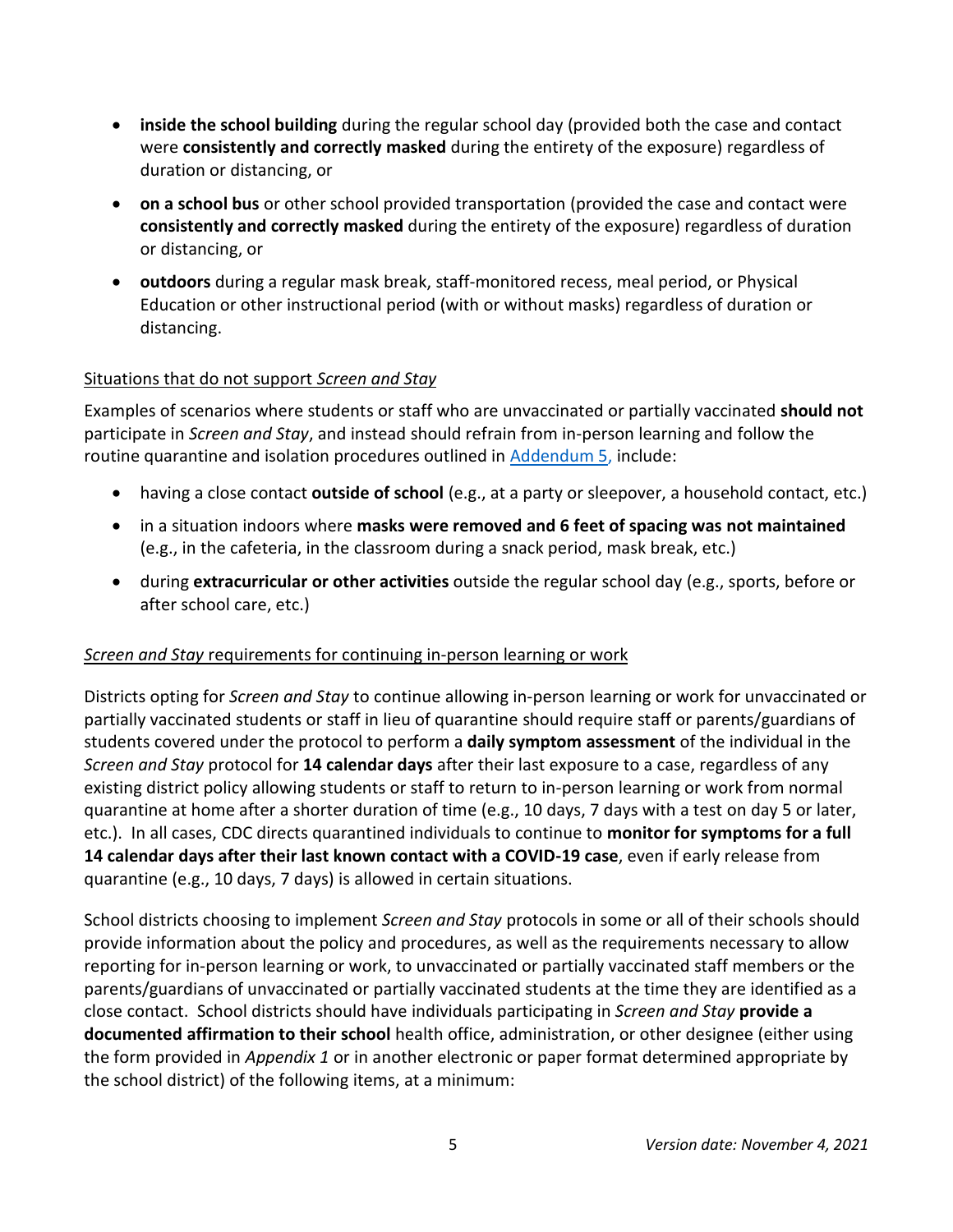- 1) that they intend to continue with in-person learning or work despite being identified as a close contact,
- 2) that they have read this guidance document and understand the *Screen and Stay* protocol requirements,
- 3) that they understand *Screen and Stay* protocols apply only to in-person learning and that the individual should continue to follow normal quarantine procedures for all other activities (e.g., sports, extracurricular activities, gatherings with individuals outside of their household, etc.),
- 4) that they will perform a daily symptom self-assessment or assessment of the participating student (see *Appendix 2*) each morning prior to leaving home for a full 14 calendar days, regardless of the school's current procedures for returning students quarantined at home to inperson learning (e.g., 10 days, 7 days with a test on day 5 or later, etc.), and
- 5) that they will remain home from work or keep the student home, contact the school, and revert to normal school quarantine procedures if they experience any of the COVID-19 symptoms listed above.

School district administrators operationalizing *Screen and Stay* in their schools should discuss with their legal counsel the appropriate form and manner of affirmative documentation from staff or families participating in *Screen and Stay.* Superintendents should have daily reminders sent to families and staff engaged in *Screen and Stay* of the requirement to monitor for COVID-19 symptoms before leaving home for each school day during the 14-day symptom screening period. In addition, school leaders should work with their local health directors, school medical advisors, and school nurses/school nurse supervisors, to identify other conditions under which a student or staff person in the *Screen and Stay* protocol might not be able to consistently and correctly wear a mask (e.g., due to developmental issues, where a medical provider has indicated that an underlying condition requires frequent removal of a mask, etc.) upon their return to school, and what procedures can be implemented to reduce risk in those situations while maintaining in-person learning or work, to the extent possible.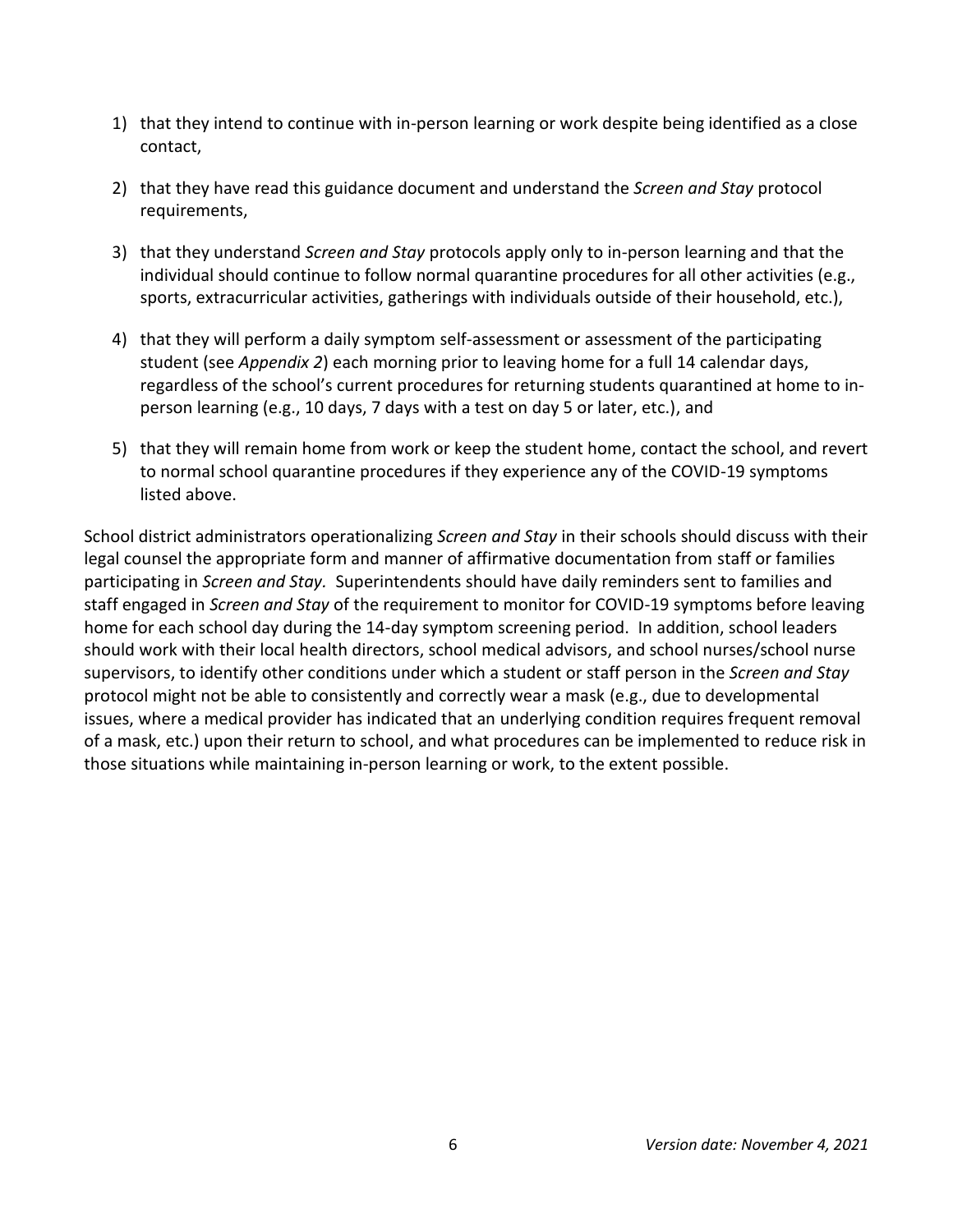## **APPENDIX 1: AFFIRMATION OF INTENT TO COMPLY WITH SCREEN AND STAY REQUIREMENTS**

#### **Student/Staff Name:**\_\_\_\_\_\_\_\_\_\_\_\_\_\_\_\_\_\_\_\_\_\_\_\_\_\_\_\_\_\_\_\_\_\_\_\_\_\_\_ **Contact Date:**\_\_\_\_\_\_\_\_\_\_\_\_\_\_

You are receiving this form because the person listed above has been identified as a close contact of a COVID-19 case that occurred during the school day, they have not had any other contact with a known COVID-19 case outside of school, they are unvaccinated or only partially vaccinated, and they are being given the option to continue with in-person learning or work instead of observing normal school quarantine procedures at home. If the person has had other contact with a case outside of school or is fully vaccinated, please contact the school for further instructions.

By initialing/signing this form and providing it to the school, you are indicating that you wish to have the person listed above continue participating with in-person learning or work despite being identified as a close contact of a COVID-19 case and that you agree with the following statements (please initial each statement):

- **\_\_\_** I have read the *Screen and Stay* guidance document and I **understand the requirements** for the person listed above to continue with in-person learning or work instead of quarantining at home.
- **\_\_\_** I understand that *Screen and Stay* applies **only to in-person learning or work** and that the person listed above must continue to quarantine away from public/team athletic/social activities and follow normal quarantine procedures for other activities (e.g., team sports, extracurricular activities, gatherings with individuals outside of their household, etc.).
- **\_\_\_** I (or another adult) will perform a daily symptom assessment of the person listed above each morning at home **prior to the person boarding a school bus or otherwise reporting to school** for a full **14 calendar days** from the Contact Date listed above.
- **\_\_\_** The person listed above will **quarantine at home and not report to the school**, and I will contact the school if they experience any of the COVID-19 symptoms listed below at any time during the 14-day monitoring period.
	- Fever (100.4 or higher) or chills
	- Cough
	- Shortness of breath or difficulty breathing
	- Fatigue
	- Muscle or body aches
	- Headache
- New loss of taste or smell
- Sore throat
- Congestion or runny nose
- Nausea or vomiting
- Diarrhea

*Staff/Parent/Guardian Signature Contact Number Date*

\_\_\_\_\_\_\_\_\_\_\_\_\_\_\_\_\_\_\_\_\_\_\_\_\_\_\_\_\_\_\_\_\_\_\_\_\_\_\_\_ \_\_\_\_\_\_\_\_\_\_\_\_\_\_\_\_\_\_\_\_\_\_ \_\_\_\_\_\_\_\_\_\_\_\_\_\_\_\_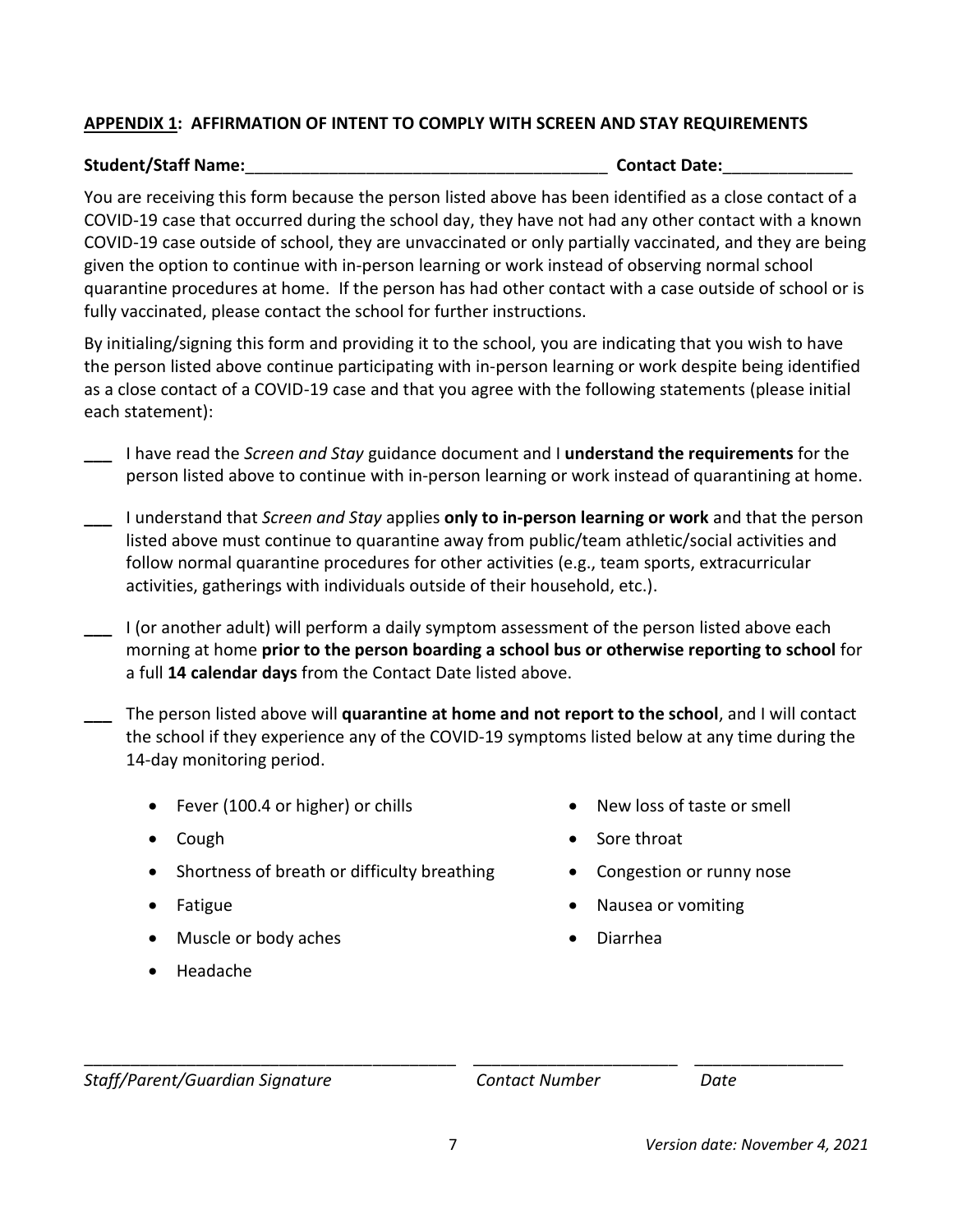### **APPENDIX 2: DAILY SYMPTOM SCREENING CHECKLIST FOR FAMILIES**

Individuals or families participating in *Screen and Stay* should keep this checklist handy to guide your at-home daily symptom check. If the individual participating in *Screen and Stay* experiences **any of these symptoms or answers 'YES' to the questions** at any time during their monitoring period, they should not report for in-person learning or other in-person school activity, and the staff person, or the student's parent or guardian, should contact the school for further instructions.

### **What date has the school told you to perform daily screening until? \_\_\_\_\_\_\_\_\_\_\_\_\_\_\_\_\_\_\_\_\_\_\_\_\_\_**

# **Has the person experienced any of the following symptoms in the past 24-hours?**

| <b>SYMPTOM</b>                          | <b>YES</b> | <b>NO</b> |                                                                           |
|-----------------------------------------|------------|-----------|---------------------------------------------------------------------------|
| Elevated temperature $( \geq 100.4$ °F) |            | ΙI        | Has the person been in close conta<br>with any other individual outside o |
| Chills                                  |            |           | the school known to have COVID-19<br>the past 24-hours?                   |
| Frequent coughing                       |            | $\Box$    | YES $\Box$<br><b>NO</b>                                                   |
| Trouble breathing                       |            |           |                                                                           |
| Unusually tired                         |            | П         |                                                                           |
| Muscle or body aches                    |            | ΙI        | Has the person been instructed by<br>local health officials to quarantine |
| Headache                                |            | ΙI        | isolate within the past 24-hours?                                         |
| Trouble tasting or smelling             |            | $\Box$    | YES $\Box$<br>$NO$ $\Box$                                                 |
| Sore throat                             |            | $\Box$    |                                                                           |
| Stuffy or runny nose                    |            |           |                                                                           |
| Nausea or vomiting                      |            |           | If the answers to any of these<br>symptoms or questions is "YES", sto     |
| Diarrhea                                |            |           | at home and notify the school.                                            |

| Has the person been in close contact<br>with any other individual outside of<br>the school known to have COVID-19 in<br>the past 24-hours? |            |                                                                                                                   |  |  |  |
|--------------------------------------------------------------------------------------------------------------------------------------------|------------|-------------------------------------------------------------------------------------------------------------------|--|--|--|
|                                                                                                                                            | YES $\Box$ | $NO$ $\Box$                                                                                                       |  |  |  |
|                                                                                                                                            |            |                                                                                                                   |  |  |  |
|                                                                                                                                            |            | Has the person been instructed by<br>local health officials to quarantine or<br>isolate within the past 24-hours? |  |  |  |
|                                                                                                                                            | YES $\Box$ | $NO$ $\Box$                                                                                                       |  |  |  |
|                                                                                                                                            |            |                                                                                                                   |  |  |  |
|                                                                                                                                            |            | If the answers to any of these<br>symptoms or questions is "YES", stay<br>at home and notify the school.          |  |  |  |